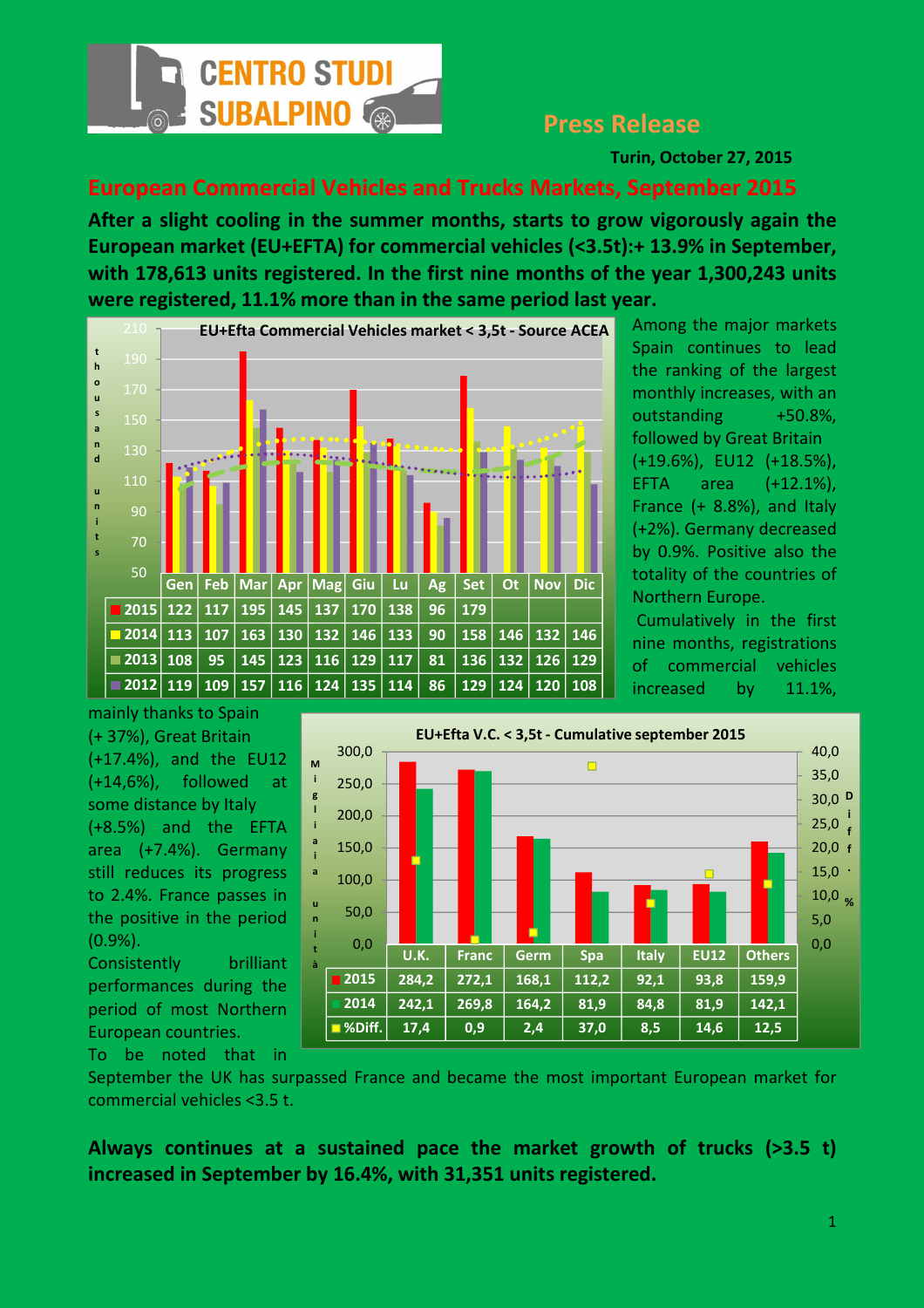

## The data by quarter show that the recovery is getting consolidated.

As for previous months, the increase is primarily due to Spain, that in the month increased registrations by an outstanding 75% (always the result of the great success of "PIMA Transporte" program promoting sales of commercial vehicles and trucks), followed by EU12



with a +24.1% [with particularly large increases in Lithuania (+41.4%), Romania (+37.9%), Latvia (+31%), Poland (+28.1%), Slovakia (+27.3%) and Czech Republic (+12.5%)] and the UK (+17.7%)



which, after a consecutive year of losses in 2014, has now firmly surpassed France in the European rankings of Trucks. Continues in September the good recovery of the French market that earns 17.5%. A significant increase in the demand took place in Italy: +39.7%. Steady but modest recovery of the German market, which earns only 5.3% in the month. Negative result of the EFTA area (-2.8%).

Good increases in the northern European markets.

Cumulatively in the first nine months the increase on last year remains at a good + 15.9%, mainly because of the great performances of Spain, that increased registrations in the period by as much as 51.9%, the Netherlands (+ 49.4% ),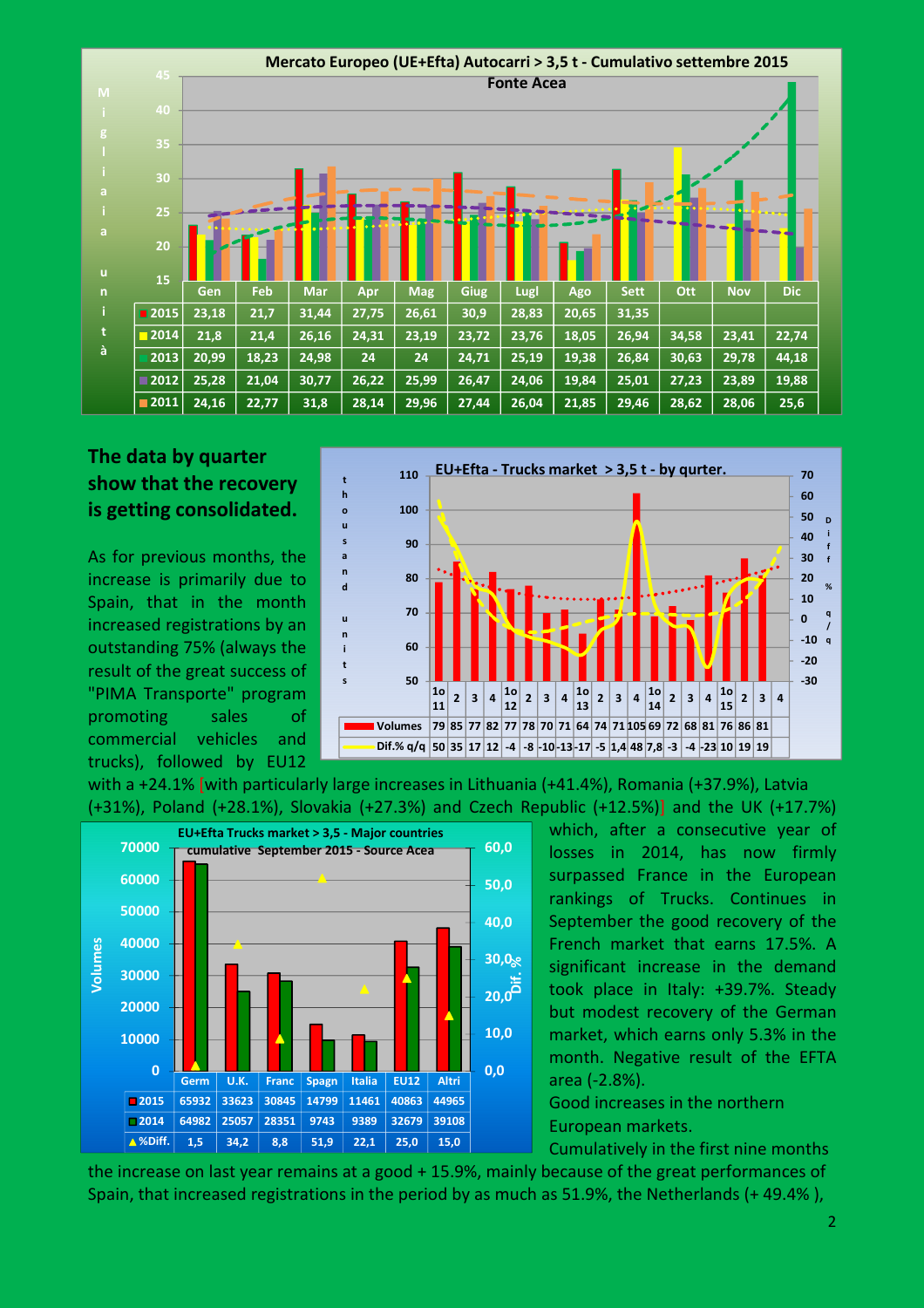and Great Britain (+ 34.2%), followed by the EU12 with a 25% increase on last year, [especially thanks to Romania (+46.6%), Slovakia (+26.6%), Slovenia (+25.8%), Poland (+25.7%) and Hungary (+ 15.8%)], and Italy with +22.1%. France gained 8.8%, and Germany, even if slightly increasing, gaining only 1.5%. Loses the EFTA area (-4.3%).

Even brighter in September the trend of demand in the field of heavies >16t: increase of 19.4% in the month, with 25,540 units registered,



due in particular, as in recent months, to the extraordinary increase of Spain (+79.3%), followed at some distance by the UK (+26.7%), still recovering on heavy losses of last year, and the EU12 (+26.5%). France performed well in the month: +20.5%; Germany rises only by 3.4%. The Efta area lost 4.3%. On the contrary good

increases of almost all the countries of Northern Europe.

Cumulatively for the first nine months of the year the EU+Efta market rose by 19.7% with 193,737 units registered, but with the progress linked to particularly great increase in demand in Spain (55.7%) followed by Great Britain (+44%), EU12 (+28.7%), [the latter especially for the good results in Romania (+50.6%), Slovakia (+32.9%), Poland (+30.1% ), Slovenia (+28.2%) and Hungary

(+17.4%)] and Italy (+26.7%). Germany ended the period with a modest +3.6%. France continues to rise more vigorously (+11.3%). The Efta area closed the period with a +5.3%. Also in this area to report the excellent recovery of the Netherlands (+52.1%) and Denmark (+36.5%). Also positive the sales results of the Northern European countries, with the only exception of Sweden.



Looking at the economic trend, the International Monetary Fund has just released the World Economic Outlook of October, which confirmed a growth forecast for the eurozone in 2015 of 1.5%, identical to that advanced in July, and has revised downward to 1.6%, the forecast for 2016. A modest recovery, therefore, to weigh the "weaker" German growth, while pushing, as well as Rome, are Madrid